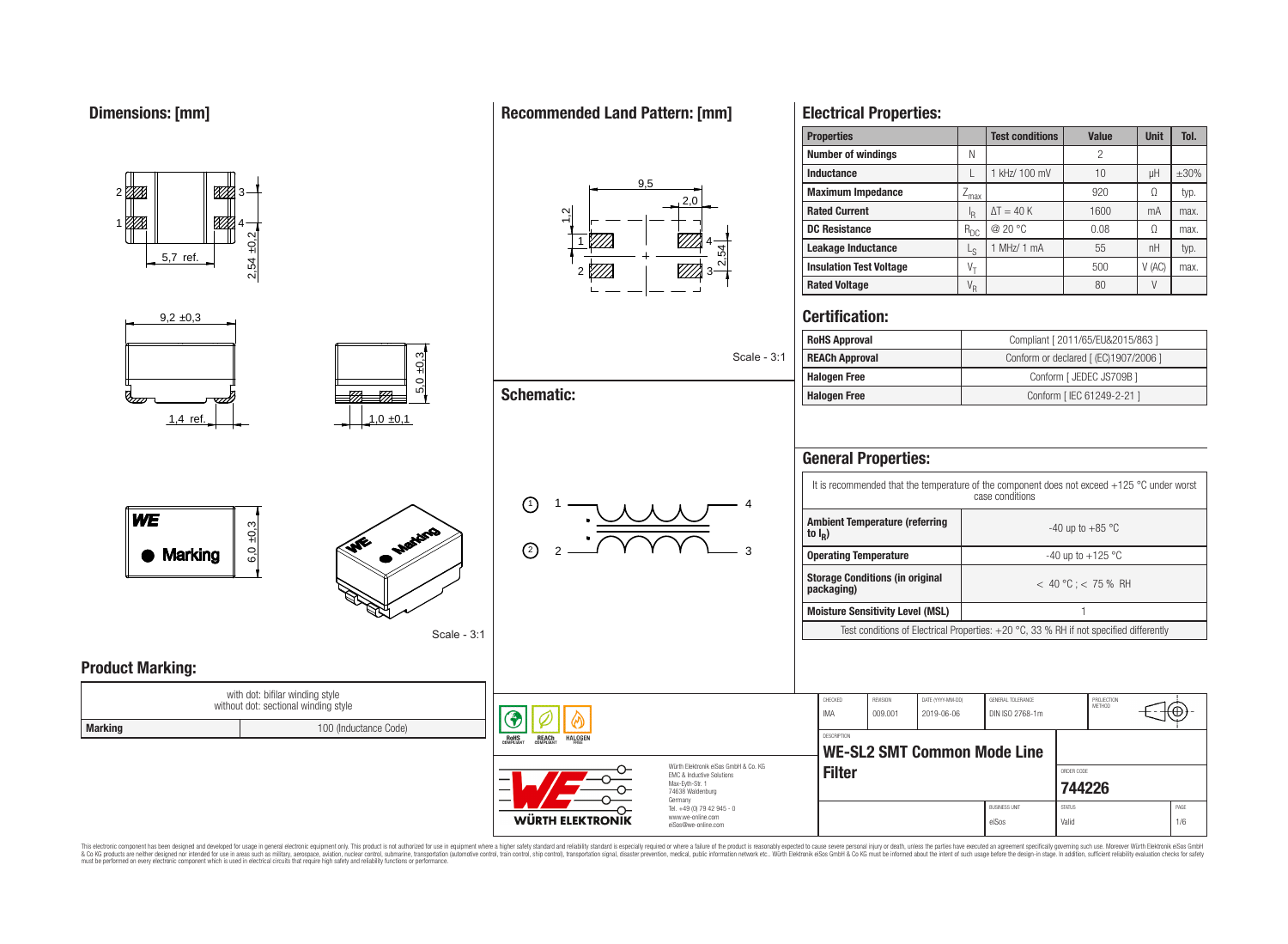## **Typical Impedance Characteristics:**



**Test Setup:**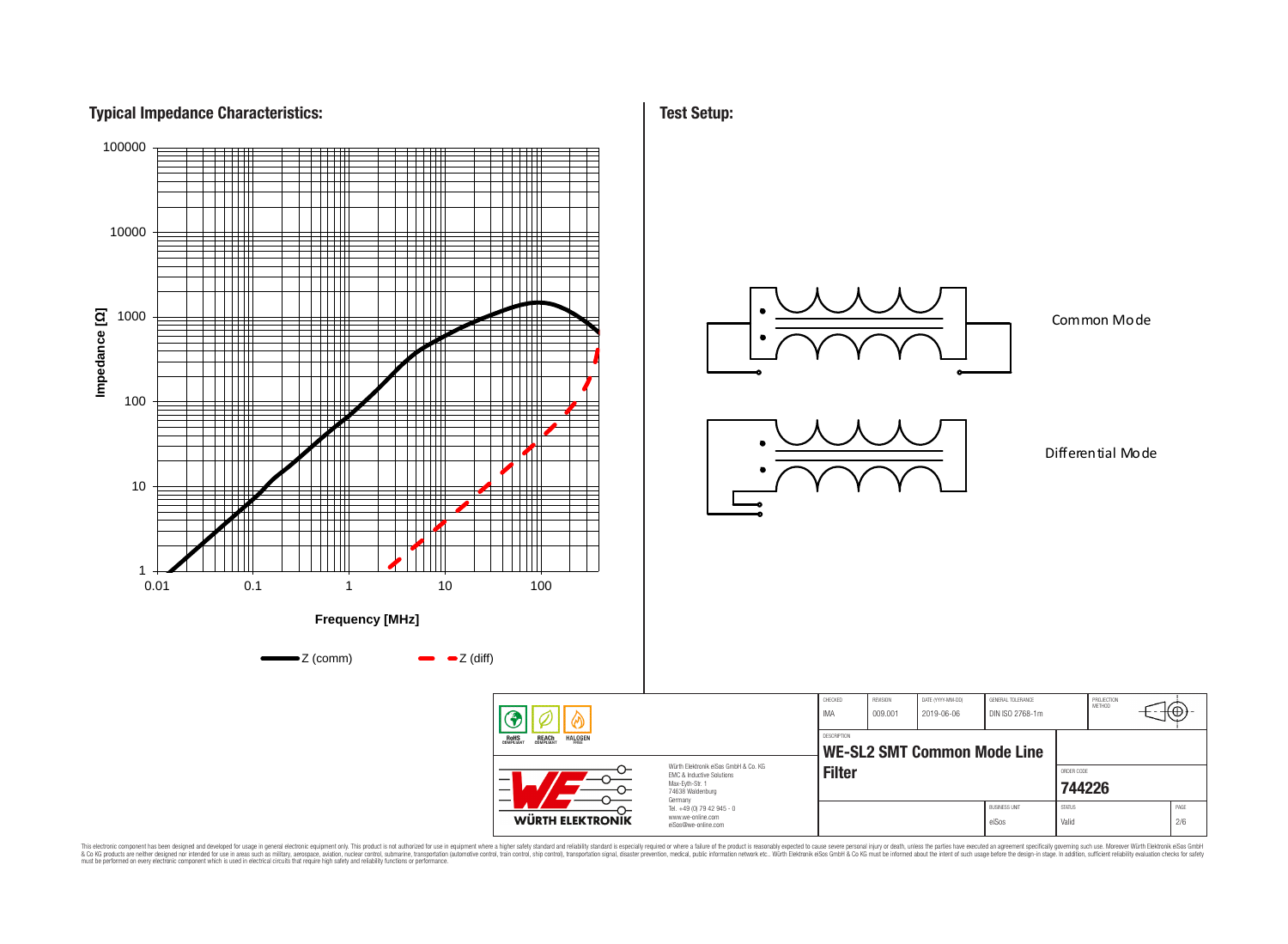# **Packaging Specification - Tape and Reel: [mm]**

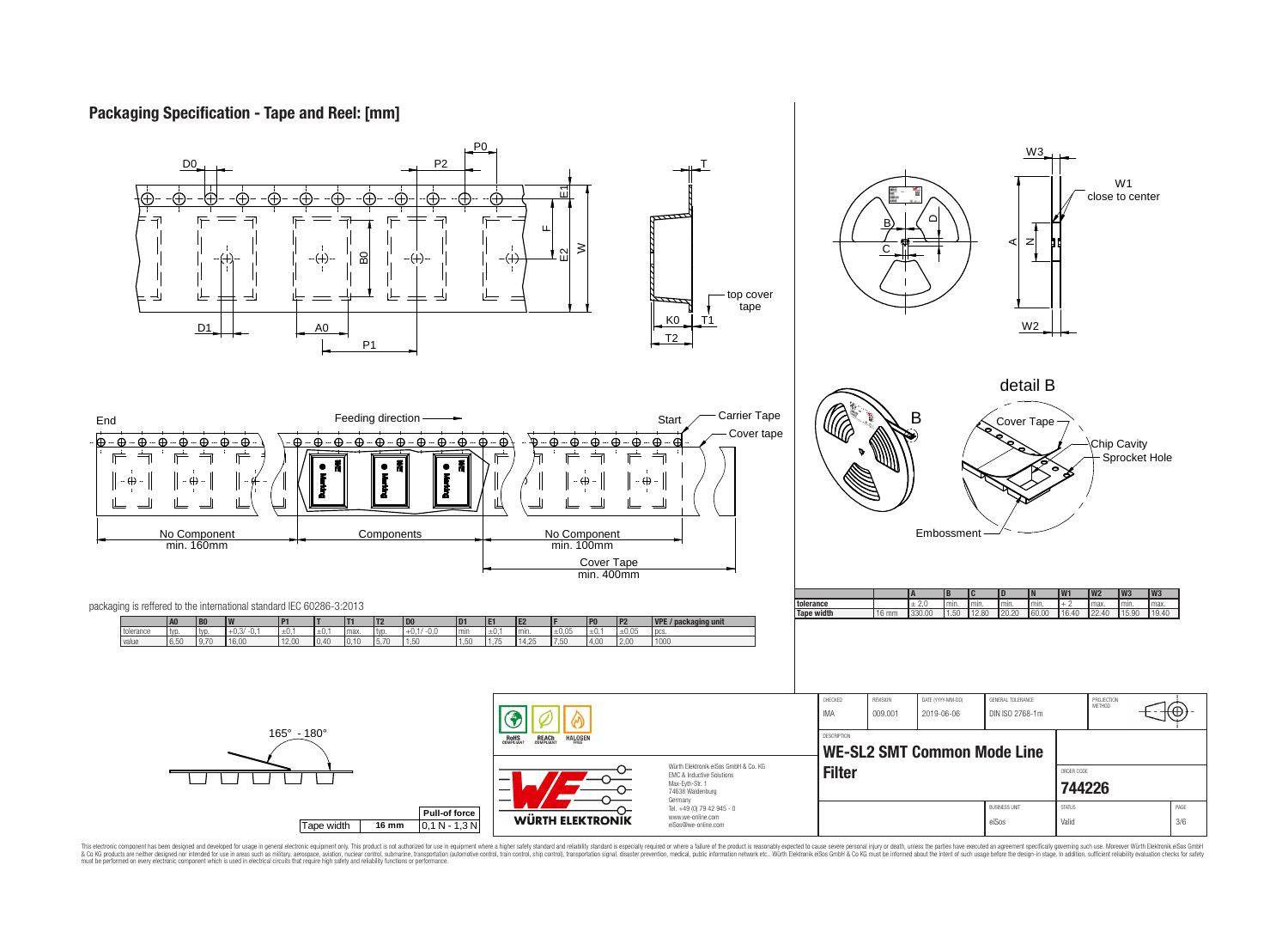# **Classification Reflow Profile for SMT components:**



# **Classification Reflow Soldering Profile:**

| <b>Profile Feature</b>                              |                    | <b>Value</b>      |
|-----------------------------------------------------|--------------------|-------------------|
| <b>Preheat Temperature Min</b>                      | $\mathsf{I}$ s min | 150 °C            |
| <b>Preheat Temperature Max</b>                      | s max              | 200 °C            |
| Preheat Time $t_s$ from $T_{s,min}$ to $T_{s,max}$  | ι <sub>s</sub>     | 60 - 120 seconds  |
| Ramp-up Rate $(T_1$ to $T_p$ )                      |                    | 3 °C/ second max. |
| <b>Liquidous Temperature</b>                        | h.                 | 217 °C            |
| Time t <sub>1</sub> maintained above T <sub>1</sub> |                    | 60 - 150 seconds  |
| Peak package body temperature                       |                    | see table below   |
| Time within 5°C of actual peak temperaure           | $t_{p}$            | $20 - 30$ seconds |
| Ramp-down Rate $(T_1$ to $T_p)$                     |                    | 6 °C/ second max. |
| Time 25°C to peak temperature                       |                    | 8 minutes max.    |

refer to IPC/ JEDEC J-STD-020E

# **Package Classification Reflow Temperature:**

| <b>Properties</b>                                                  | Volume mm <sup>3</sup><br>$350$ | Volume mm <sup>3</sup><br>350-2000 | Volume mm <sup>3</sup><br>>2000 |  |
|--------------------------------------------------------------------|---------------------------------|------------------------------------|---------------------------------|--|
| PB-Free Assembly   Package Thickness < 1.6 mm                      | 260 °C                          | 260 °C                             | 260 °C                          |  |
| PB-Free Assembly I Package Thickness 1.6 mm - 2.5 mm $\mid$ 260 °C |                                 | 250 °C                             | 245 °C                          |  |
| PB-Free Assembly   Package Thickness $\geq 2.5$ mm                 | 250 °C                          | 245 °C                             | 245 °C                          |  |

refer to IPC/ JEDEC J-STD-020E

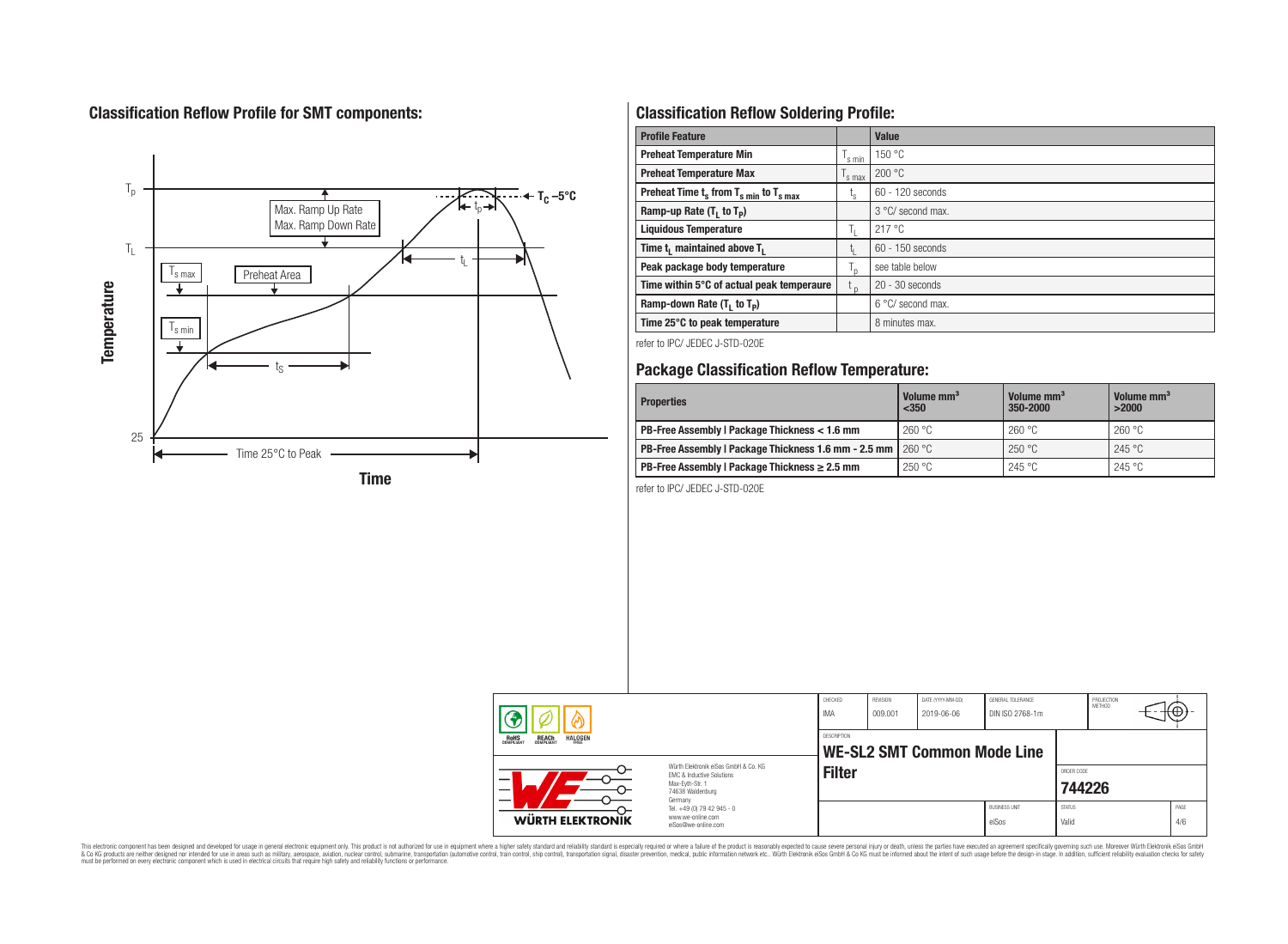# **Cautions and Warnings:**

### **The following conditions apply to all goods within the product series of WE-SL2 of Würth Elektronik eiSos GmbH & Co. KG:**

#### **General:**

- This electronic component is designed and manufactured for use in general electronic equipment.
- Würth Elektronik must be asked for written approval (following the PPAP procedure) before incorporating the components into any equipment in fields such as military, aerospace, aviation, nuclear control, submarine, transportation (automotive control, train control, ship control), transportation signal, disaster prevention, medical, public information network etc. where higher safety and reliability are especially required and/or if there is the possibility of direct damage or human injury.
- Electronic components that will be used in safety-critical or high-reliability applications, should be pre-evaluated by the customer.
- The component is designed and manufactured to be were used within the datasheet specified values. If the usage and operation conditions specified in the datasheet are not met, the wire insulation may be damaged or dissolved.
- Do not drop or impact the components, as the core may flake apart.
- Würth Elektronik products are qualified according to international standards, which are listed in each product reliability report. Würth Elektronik does not warrant any customer qualified product characteristics beyond Würth Elektroniks' specifications, for its validity and sustainability over time.
- The responsibility for the applicability of the customer specific products and use in a particular customer design is always within the authority of the customer. All technical specifications for standard products also apply to customer specific products.

### **Product specific:**

### **Soldering:**

- The solder profile must comply with the Würth Elektronik technical soldering specification. All other profiles will void the warranty.
- All other soldering methods are at the customers' own risk.
- Strong forces which may affect the coplanarity of the components' electrical connection with the PCB (i.e. pins), can damage the part, resulting in avoid of the warranty.

#### **Cleaning and Washing:**

- Washing agents used during the production to clean the customer application might damage or change the characteristics of the wire insulation, marking or plating. Washing agents may have a negative effect on the long-term functionality of the product.
- Using a brush during the cleaning process may break the wire due to its small diameter. Therefore, we do not recommend using a brush during the PCB cleaning process.

#### **Potting:**

• If the product is potted in the customer application, the potting material might shrink or expand during and after hardening. Shrinking could lead to an incomplete seal, allowing contaminants into the core. Expansion could damage the core or wire contacts. We recommend a manual inspection after potting to avoid these effects.

#### **Storage Conditions:**

- A storage of Würth Elektronik products for longer than 12 months is not recommended. Within other effects, the terminals may suffer degradation, resulting in bad solderability. Therefore, all products shall be used within the period of 12 months based on the day of shipment.
- Do not expose the components to direct sunlight.
- The storage conditions in the original packaging are defined according to DIN EN 61760-2.

#### **Handling:**

- Violation of the technical product specifications such as exceeding the nominal rated current will void the warranty.
- Applying currents with audio-frequency signals may result in audible noise due to the magnetostrictive material properties.

These cautions and warnings comply with the state of the scientific and technical knowledge and are believed to be accurate and reliable. However, no responsibility is assumed for inaccuracies or incompleteness.

| REACH<br>COMPLIANT<br><b>HALOGEN</b><br>ROHS<br>COMPLIANT<br>FRFF<br>Würth Flektronik eiSos GmbH & Co. KG<br><b>EMC &amp; Inductive Solutions</b><br>-<br>Max-Eyth-Str. 1<br>$\overline{\phantom{0}}$<br>74638 Waldenburg |                                                                                   | CHECKED<br>IMA | REVISION<br>DATE (YYYY-MM-DD)<br>009.001<br>2019-06-06 |  | GENERAL TOLERANCE<br>DIN ISO 2768-1m |                        | PROJECTION<br><b>METHOD</b><br>₩Ψ |             |  |
|---------------------------------------------------------------------------------------------------------------------------------------------------------------------------------------------------------------------------|-----------------------------------------------------------------------------------|----------------|--------------------------------------------------------|--|--------------------------------------|------------------------|-----------------------------------|-------------|--|
|                                                                                                                                                                                                                           |                                                                                   | DESCRIPTION    | WE-SL2 SMT Common Mode Line                            |  |                                      |                        |                                   |             |  |
|                                                                                                                                                                                                                           |                                                                                   | <b>Filter</b>  |                                                        |  |                                      | ORDER CODE<br>744226   |                                   |             |  |
| <b>WÜRTH ELEKTRONIK</b>                                                                                                                                                                                                   | Germany<br>Tel. +49 (0) 79 42 945 - 0<br>www.we-online.com<br>eiSos@we-online.com |                |                                                        |  | <b>BUSINESS UNIT</b><br>eiSos        | <b>STATUS</b><br>Valid |                                   | PAGE<br>5/6 |  |

This electronic component has been designed and developed for usage in general electronic equipment only. This product is not authorized for use in equipment where a higher safety standard and reliability standard si espec & Ook product a label and the membed of the seasuch as marked and as which such a membed and the such assume that income in the seasuch and the simulation and the such assume that include to the such a membed and the such